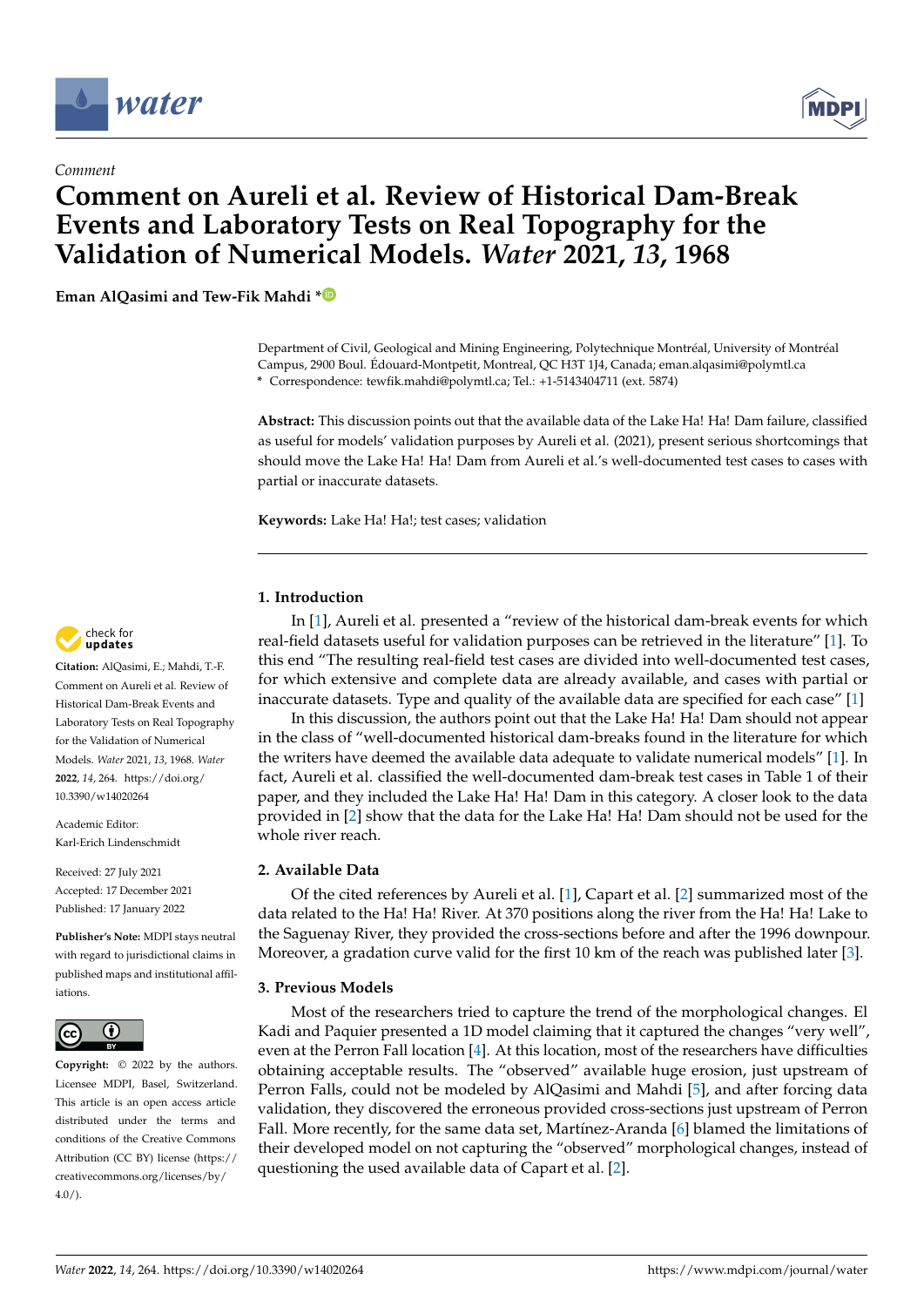### **4. Data Shortcomings**

Several authors have used the Capart et al. [\[2\]](#page-2-1) data as mentioned by Aureli et al. [\[1\]](#page-2-0). Some of the provided cross-sections must be excluded from the data set. In fact, at the validation stage, it is easy to verify that some provided cross-sections are erroneous or incomplete [\[5\]](#page-2-4). Moreover, tworiver reaches require special consideration when using the available data. The lake's dam did not fail, but a secondary dike, the Cut-Away dike, did, and the water flow created a new 2.5-kilometer path through a forest. In this zone, trees were removed, and huge erosion occurred due to the flowing waterpower. This is a debris flow that cannot be simulated using the Saint-Venant equations. Nevertheless, all the used models were simulated this case as if the water flowed over an area without trees. The provided cross-sections in this area were given assuming no trees. The second zone needing special attention is located 22 km downstream of the Cut-Away dike, just upstream of Perron Falls, where, as noted in [\[5\]](#page-2-4), "a new river path was created during the 1996 flood. The available initial cross-sections are along the old riverbed, and the available post-flood cross-sections are along the new river path. Hence, in this zone, the pre-flood cross-sections provided in [\[2\]](#page-2-1) are not the right ones to use for the simulations. Once this river zone is excluded, only the upper reach, 8.4 km long, can be modeled". In fact, one needs a hydraulics control as a downstream boundary condition for simulating the flood. The only available control, a waterfall, is located 8.4 km from the Cut-Away dike. Hence, only the first 8.4 km can be used for models based on the Saint-Venant equations, assuming no debris flow in the first 2.5 km at the beginning of the failure flood.

#### **5. Conclusions**

Aureli et al. [\[1\]](#page-2-0) are to be commended for their "review of the historical dam-break events for which real-field datasets useful for validation purposes can be retrieved in the literature" as this is the first paper summarizing these events. However, the original paper included the Lake Ha! Ha! Dam in this category. This should not be the case because the existing data have the following shortcomings:

- Some of the cross-sections are erroneous. Even if visualization of the cross-sections allows the identification of the erroneous ones, uncertainty persists regarding the validity of the remaining ones;
- Debris flow occurred during the failure flood. The failure of a secondary dike created a new path for the water in an existing forest leading to huge erosion and removal of trees;
- During the flood, 22 km downstream the secondary dike, just upstream of Perron Falls, a new river path was created, rending the use of the available cross-sections useless for any validation case study.
- The only existing hydraulics control upstream of Perron Falls is located 8.4 km away from the failed dike.

The only possible use of the Lake Ha! Ha! Dam data is limited to the first 8.4 km of the 37 km of provided cross-sections. Moreover, an additional assumption, negligible debris flow duration, is needed to use a model based on the Saint-Venant equation. The Lake Ha! Ha! Dam case should be classified under Aureli et al.'s cases with partial or inaccurate datasets and not in their well-documented test cases.

**Author Contributions:** The study was designed by T.-F.M. The findings are based on the original work of E.A. and T.-F.M. analyzed the original article and wrote the paper, and E.A. reviewed it. All authors have read and agreed to the published version of the manuscript.

**Funding:** This research was funded, in part, by National Science and Engineering Research Council (NSERC) Discovery Grant for the corresponding author, application No: RGPIN-2021-03272.

**Conflicts of Interest:** The authors declare no conflict of interest. The founding sponsors had no role in the design of the study; in the collection, analyses, or interpretation of data; in the writing of the manuscript, and in the decision to publish the results.